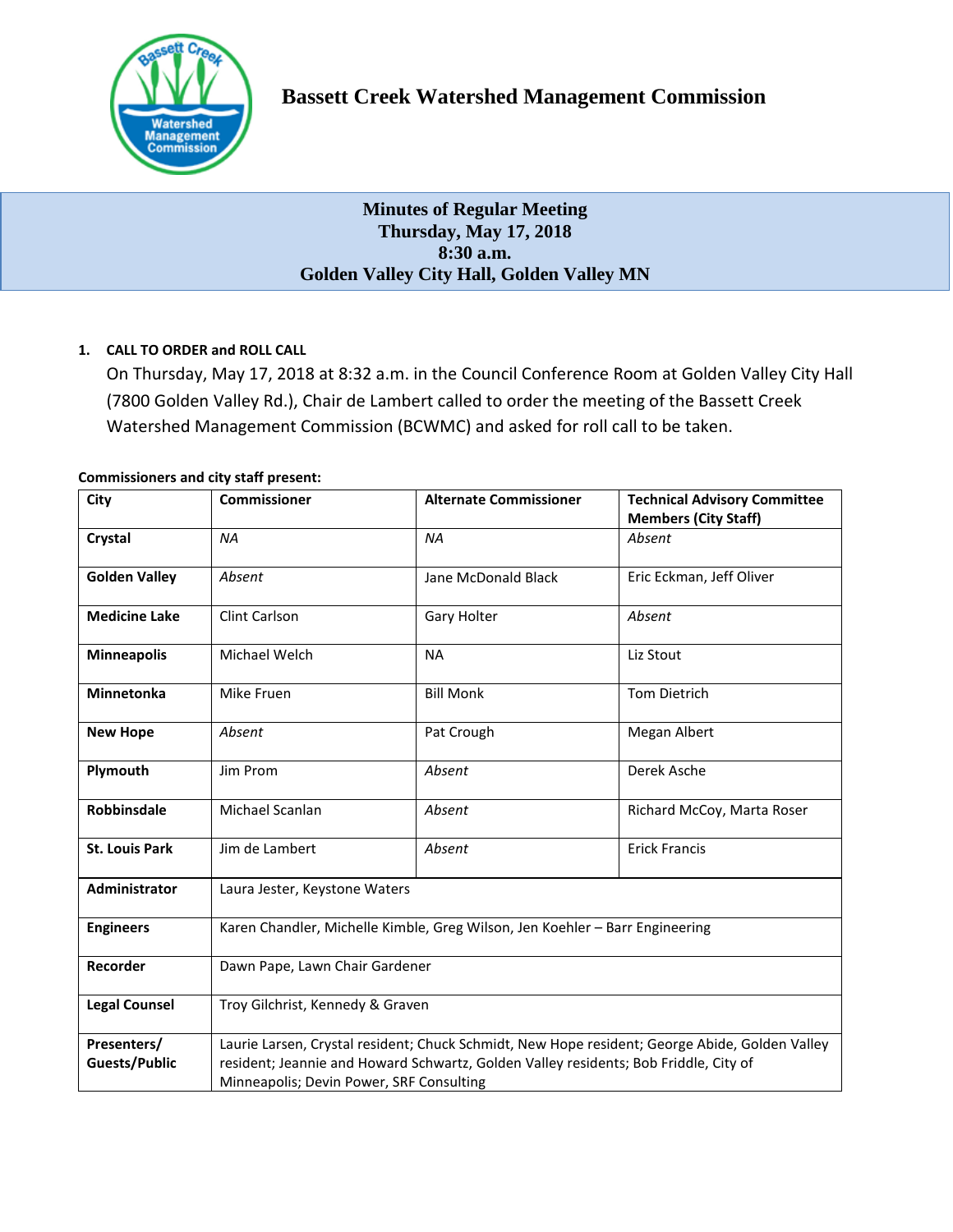# **2. CITIZEN FORUM ON NON-AGENDA ITEMS**

Chuck Schmidt, a resident of New Hope, reported on a gully from the railroad tracks near Winnetka Pond. Although he has reported on this gully in the past, he noted it has progressed much closer to tracks. He sent an email to the railroad company; they said they will forward it on to their engineers. Mr. Schmidt also indicated he is willing to help plant and maintain wildflowers around Winnetka Pond. Engineer Chandler recommended forwarding the emails to and from the railroad to Mark Ray with the City of Crystal and she informed Mr. Schmidt about the upcoming public open house on the Winnetka Pond dredging project.

# **3. APPROVAL OF AGENDA**

**MOTION**: Alt. Commissioner McDonald Black moved to approve the agenda. Commissioner Prom seconded the motion. Upon a vote, the motion carried 7-0. [Cities of Minneapolis and Crystal absent from the vote.]

[Commissioner Welch arrives.]

# **4. CONSENT AGENDA**

The following items were approved as part of the consent agenda: April 19 2018 commission meeting minutes, May 2018 financial report, payment of invoices, Fiscal Year 2017 Financial Audit Report, 2017 BCWMC Annual Report, Bassett Creek Park Playground Project, and the Agreement with Met Council for Citizen Assisted Monitoring Program (CAMP).

| The general and construction account balances reported in the May 2018 Financial Report are as follows: |              |
|---------------------------------------------------------------------------------------------------------|--------------|
| <b>Checking Account Balance</b>                                                                         | \$763.012.71 |

| TOTAL GENERAL FUND BALANCE                | \$763,012.71    |
|-------------------------------------------|-----------------|
| TOTAL CASH & INVESTMENTS ON-HAND (5/9/18) | \$3,653,194.63  |
| CIP Projects Levied – Budget Remaining    | (55,201,159.45) |
| Closed Projects Remaining Balance         | (51,547,964.82) |
| 2012-2016 Anticipated Tax Levy Revenue    | \$3,721.01      |
| 2017 Anticipated Tax Levy Revenue         | \$1,771.12      |
| Anticipated Closed Project Balance        | (51,542,472,69) |

**MOTION**: Commissioner Prom moved to approve the consent agenda. Alternate Commissioner McDonald Black seconded the motion. Upon a vote, the motion carried 8-0. [City of Crystal absent from the vote.]

# **5. BUSINESS**

**A. Consider Approval of Feasibility Study for Westwood Lake Water Quality Improvement Project (WST-2) and Choose Alternative** 

Commission Engineer Chandler noted that at the April meeting, the Commission reviewed the draft feasibility study for this project and discussed various options. She noted that two additional options are included in this month's final feasibility report.

Engineer Chandler introduced Michelle Kimble from Barr Engineering who gave an overview of feasibility study results and concepts for consideration. She noted that Concepts 1 (Additional Permeable Pavers) and 2 (Expand Filtration Basins) remain the same as were reviewed at last month's meeting.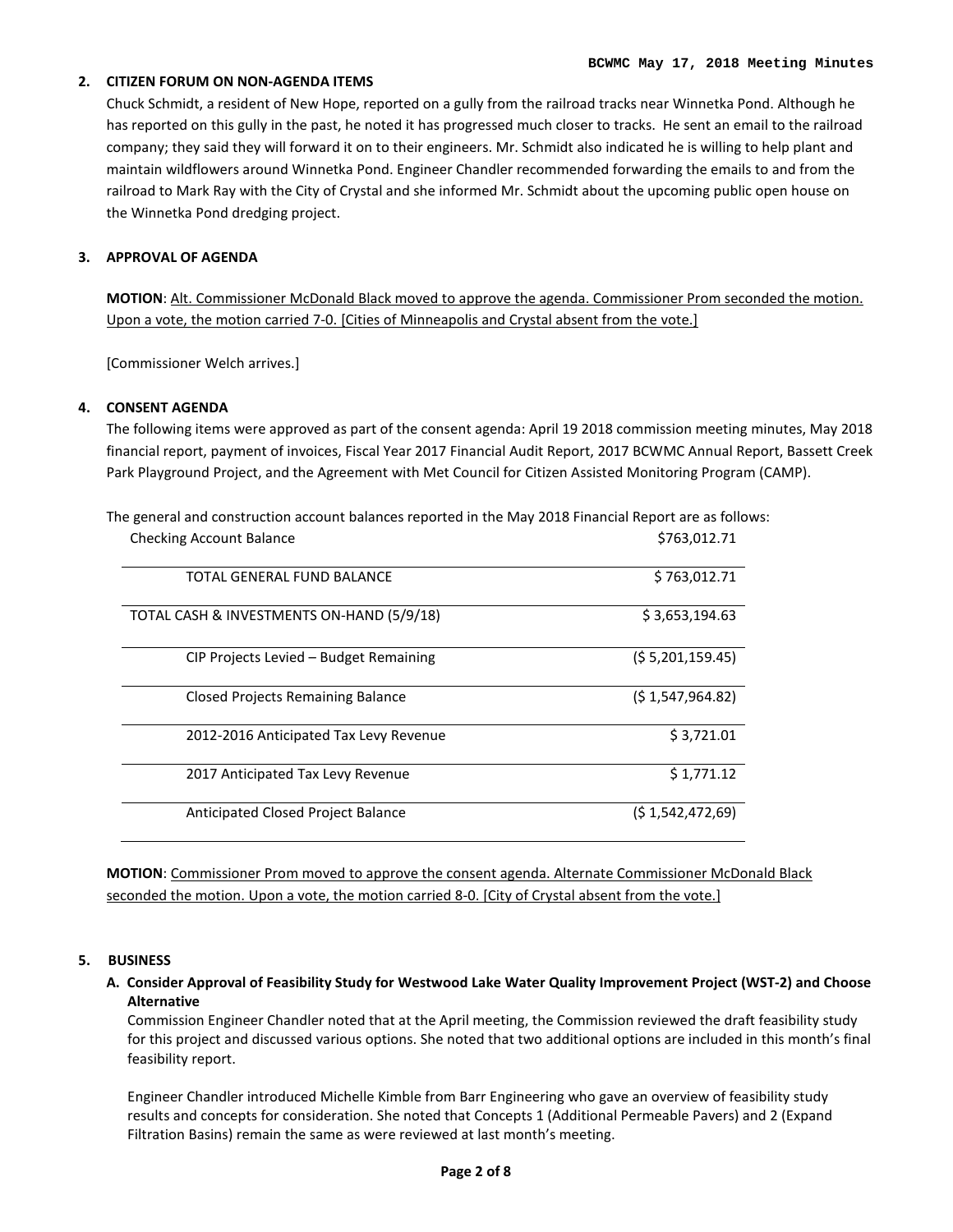Engineer Kimble reviewed educational concepts related to Concept 3 (Linear Water Feature). She noted this feature would collect stormwater runoff from the interpretive center roof and the north patios and the runoff would be routed through a series of channels, basins, and pumps which would recirculate the runoff until the water left the system through infiltration, evaporation, or evapotranspiration. The recirculation pumps could be solar-powered or operated manually by visitors. An overflow would be installed from the downstream basin to Turtle Pond for excess water during storms. Since Turtle Pond is currently stagnant and receives minimal runoff, increasing water to the pond may improve its water quality.

Engineer Kimble reported that in addition to water quality benefits from Concept 3, this system would be designed as an educational experience with signage and interactive features such as a recirculation pump powered with a stationary bike, a wheel, or a hand crank. When initiated, the manual pumping could discharge at a highly visible, elevated, and accessible location. These, or similar educational features, would allow Westwood Hills Nature Center (WHNC) visitors to see the connection between their effort and the recirculation flow.

Engineer Kimble reported that in 2017 WHNC had 36,000 program participants ranging in age from toddlers to seniors and that many more visitors are expected at the future nature center. She reviewed the following ideas for educational opportunities related to Concept 3.

- Install a rain gauge and record how much it rains. Relate the gauge to the amount of water in the system. Have discussion about precipitation trends and if the area is in a wet or dry cycle.
- Place a visual marker within the manhole which shows water level in the pipe/manholes. Relate the marker to the recent amount of rain, or lack of rain.
- Construct the structure that conveys rain from the roof down to the water feature in a location that can be seen when standing inside the building and out on the patio.
- Install signage showing the volume of runoff the system holds and the runoff volume the building roof is generating, which otherwise would be infiltrated if the area was forested.
- Install signage showing the complete hydrologic cycle from rain, runoff, infiltration, evapotranspiration, and overflow; install markers along the linear water feature system to identify each part in the cycle.
- Plant each basin with specific plants for wet and dry zones, allowing staff to educate visitors on plant identification.
- Measure the amount the solar pump is pumping and show how the amount of water being pumped increases when the sun is brighter.
- Install signage inside the building showing the different habitats that are present as part of the greater WHNC project. The linear water feature would give staff a way to show visitors some of those habitats.
- Collect water quality samples from the water feature pools and from Turtle pond, and compare the water quality in each, and to other samples from Westwood Lake.
- Discuss the importance of erosion control when viewing the controlled elevation drops through the linear water feature system.
- Note the variety of animals fairly close to the building as a result of the habitat provided by the linear water feature.

Engineer Kimble reviewed Concept 4 (Heated Sidewalks to reduce the need for salt) and reported circulating glycol was deemed impractical for this location because pump and heater locations would be required throughout the sidewalk area and heating would be uneven. She noted an electrical system would be more effective with this layout, however annual electric costs would be greater than if a glycol system was installed. It was noted this option would require annual maintenance by a building maintenance engineer. Educational signage would be installed near the sidewalks explaining how the system works to improve water quality and why chlorides are harmful to aquatic resources.

Engineer Kimble reviewed Concept 5 (Water Reuse) including capturing stormwater runoff from the building roof and reusing the water for toilet flushing. She noted this option was considered by the WHNC design engineer/architect, but was eliminated due to high costs because the water reuse inside the building would require treating the stormwater with filtration and disinfection prior to reuse. Also, with approximately 36,000 annual visitors, with an average of 1.5 gallons per flush and 1.5 flushes per person, the annual peak water demand would be 81,000 gallons. Approximately nine 1.1-inch rainfall events would be required to meet the annual water demand.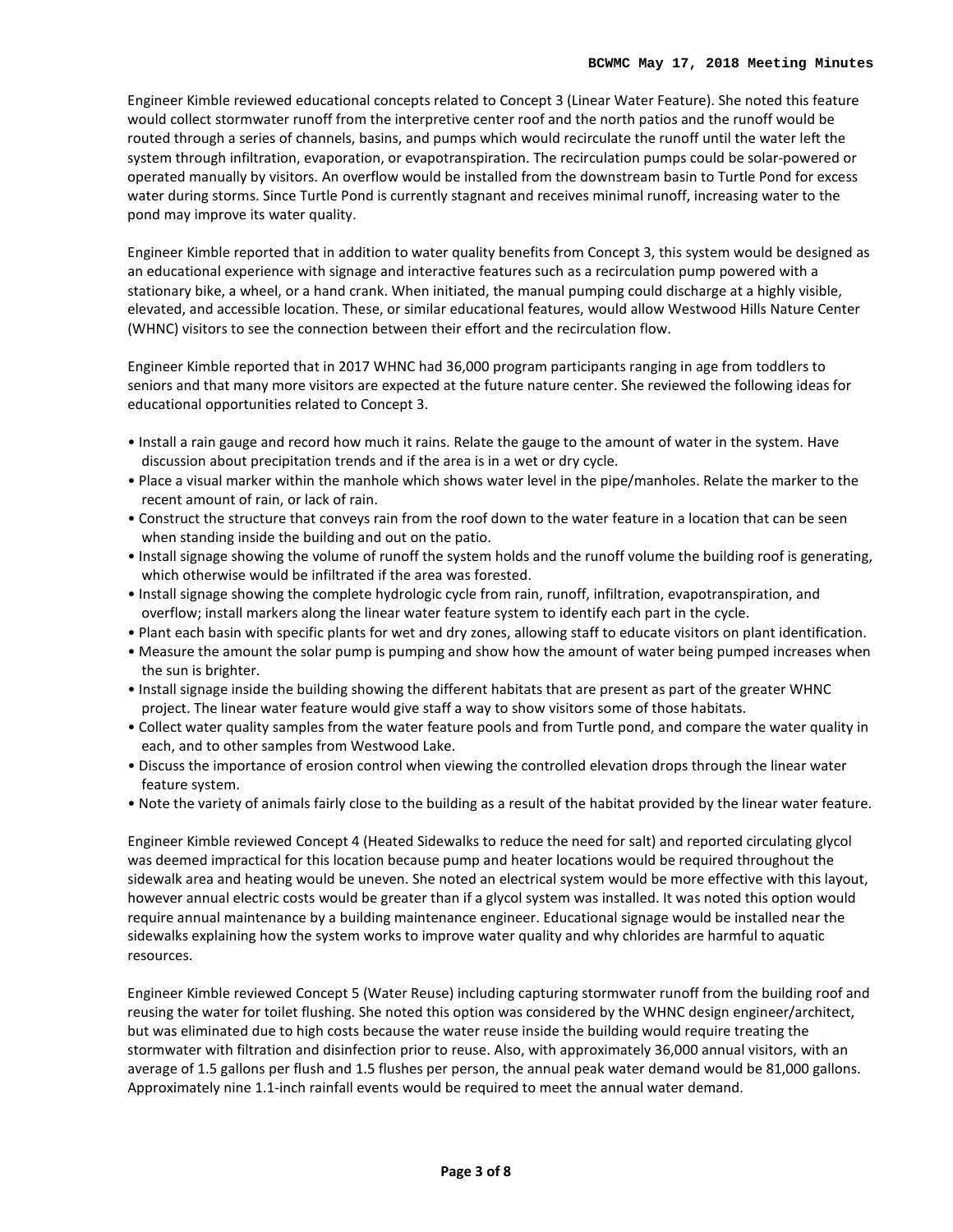#### **BCWMC May 17, 2018 Meeting Minutes**

Commissioners reviewed Table 5-1 in the feasibility study with estimated pollutant reductions and estimated costs for each concept. Engineer Kimble indicated that she recommends implementing Concept 3.

**MOTION**: Commissioner Scanlan made a motion to approve the implementation of Concept 3. Commissioner Welch seconded the motion.

During discussion Commissioner Welch noted that this project underscores the work of the CIP Prioritization Committee as this project doesn't fit with typical CIP project outcomes and the significant educational benefits make it difficult to compare to other projects.

Commissioner Scanlan asked about the life expectancy of the project. Engineer Kimble reported that the nature center uses volunteers for vegetation maintenance so maintenance costs are low. She noted plants will need to be maintained and replanted, but it should last 20-30 years.

Another commissioner pointed out that the "return on investment" is low for pollutants removed. (\$350-470/pound of suspended solids removal and \$63,380-84,610/pound of phosphorus removal.)

Chair de Lambert agreed that this is not a water quality project and this lake already has good water quality. He noted that the WHNC is a major resource for west metro grade schools and that it's used for a wide range of events. He announced that he is in support of project.

Commissioner Monk added that water reuse is the future. He noted his interest in Concept 5 because it's a good example for the public. Alternate Commissioner McDonald Black brought up the point that this educational project is 6.5 times the Commission's annual education budget.

Education committee member, Dawn Pape, commended the Commission for supporting education, but underscored McDonald Black's point that this is very expensive education and the value is unclear. She wondered how success would be measured, if the proposed education components would meet the state standards and benchmarks, and whether this educational project encourages behavior changes in reducing chlorides, AIS, or stormwater runoff management—the Commission's top educational goals.

Chair de Lambert reminded the Commission that this money comes from CIP dollars, not the operating budget and that education is squarely in the Commission's purview.

TAC member, Derek Asche, added that the days of ponding and stream restoration projects are likely behind us. Mr. Asche said he thinks we are going to see more of these types of projects that integrate different benefits, like education. Engineer Chandler added that with 36,000 visitors per year these costs are roughly \$10 per person per year. Commissioner Fruen added that this project shows we are changing the way cities are thinking and that education needs to target children. On a similar note, Mr. Asche said that education is the next step in evolution of where we are going. Commissioner Scanlan said that this project is starting a precedent. Mr. Francis mentioned that he thought the actual number of visitors was upwards of 50,000 people per year and that this project is a great opportunity.

Alternate Commissioner McDonald Black noted that creating a metric to help guide these decisions and measure these types of projects would be helpful. She noted it's difficult to compare apples to oranges.

**VOTE:** Made by roll call vote. The motion carried 7-1, with the City of Plymouth voting against and all other cities voting in favor. [City of Crystal absent from the vote.]

# **B. Receive Presentation on Schaper Pond Effectiveness Monitoring Results and Consider Next Steps**

Engineer Chandler provided background on the project, presented results of the monitoring and made recommendations for next steps. She reminded the Commission that the Schaper Pond Diversion Project was a BCWMC CIP project constructed in the winter of 2015-2016 and that it was designed to divert water via a floating water baffle within the pond to the northwest part of the pond. She noted the diversion allows water to remain in the pond for a longer period of time, resulting in more pollutants settling out before water exits the pond and enters Sweeney Lake. She reported that in 2016, the Commission approved the use of some of the remaining CIP funds to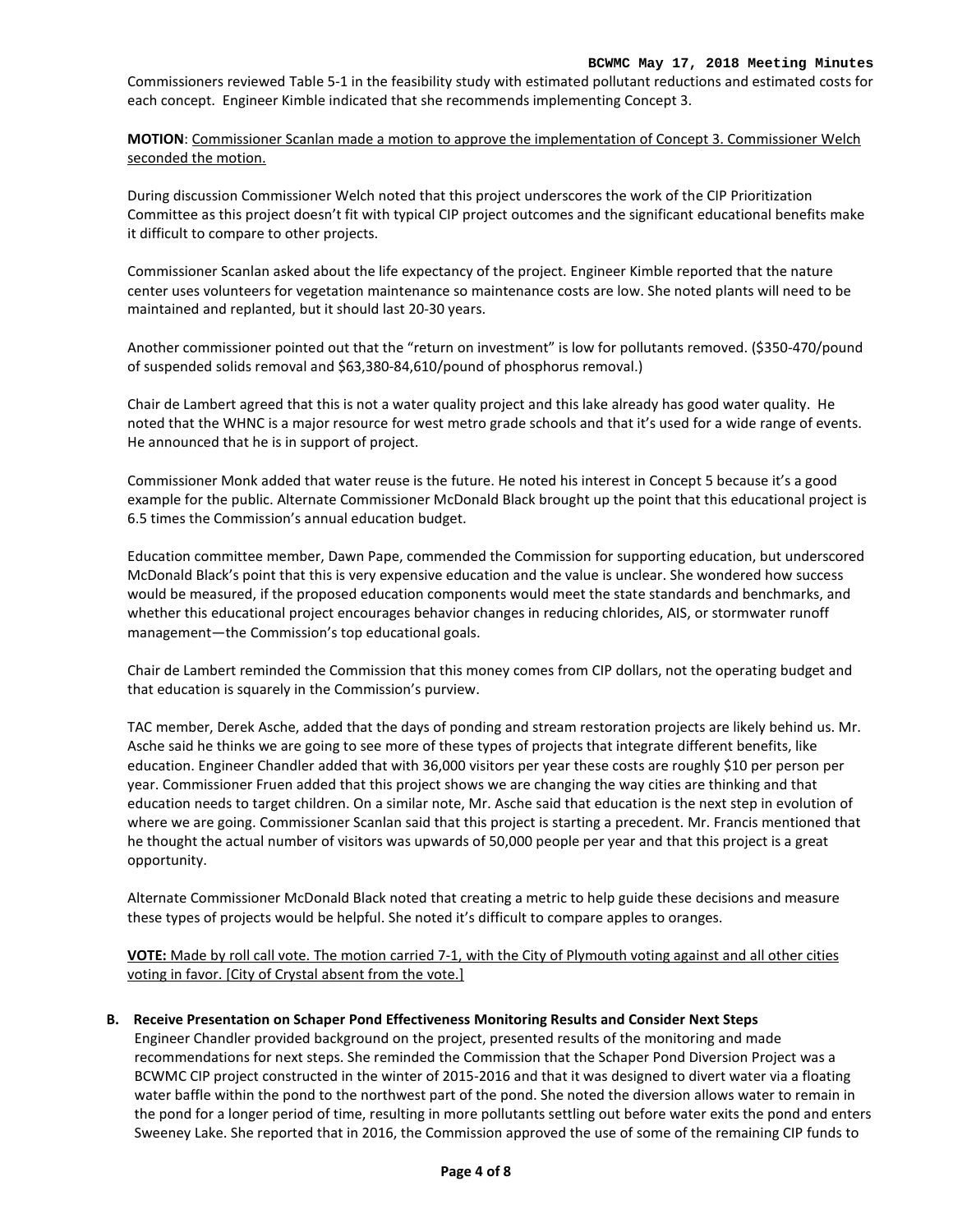study the effectiveness of the pond in 2017. She noted that in short, the monitoring results were surprising and disappointing.

# [Commissioner Carlson arrives]

Engineer Chandler reported that when comparing the water quality in the pond and upstream of the pond between 2011 and 2017, several observations were noted including: 1) the water entering the pond had much higher pollutant loads in 2011 than 2017; 2) total suspended solids particles entering the pond were much bigger (and easier to settle) in 2011 than in 2017; 3) total suspended solids concentrations entering the pond from the railroad inlet were nearly twice as high in 2017 as they were in 2011; 4) total suspended solids leaving the pond were 30% higher in 2017 than in 2011; and 4) Schaper Pond is not removing suspended solids or total phosphorus as well as it did in 2011, and during most of the monitored events, the flow-weighted constituent concentrations are higher at the pond outlet than the combined inflow.

Engineer Chandler explained potential factors that may be limiting treatment effectiveness including effectiveness monitoring happening before the pond had a chance to equilibrate; several high water events in 2017 when the barrier was raised off the pond bottom; the presence of carp possibly stirring up the bottom of the pond; construction in the watershed in 2017; water quality improvements upstream of the pond; and changes to the pond's bathymetry.

Engineer Chandler reviewed her recommendations for 2018 including water quality monitoring, a carp survey, and bathymetric surveys. She noted an estimated cost for these activities and reporting at \$21,000.

Jeff Oliver with the City of Golden Valley noted he thinks the Commission is on the right path and that more data are needed to determine whether or not the 2017 results were an anomaly. He suspected carp as having a significant impact. Eric Eckman with the City of Golden Valley echoed Mr. Oliver and stated he wasn't ready to say the project isn't working since this is the first year.

Commissioner Welch commented that investigating if carp play a significant role would be a low cost. He also reminded the Commission that this project was known to be experimental from the beginning.

Alternate Commissioner McDonald Black also commented that she didn't want to abandon this project yet and that it presents a tough situation. She noted that 12 foot rises in high events indicates that more data is needed and that there is still a lot of phosphorus flowing into the lake. Greg Wilson, Barr Engineering, reviewed the flow data.

Commissioner Prom asked if carp were just being surveyed, not removed? Wilson responded that they want to understand how/if carp are impacting water quality.

**MOTION**: Alternate Commissioner Crough moved to approve the memorandum recommendations including performing additional monitoring of Schaper Pond in 2018 with up to \$21,000 from the project's CIP account. Commissioner Scanlan seconded the motion. Upon a vote, the motion carried 8-0. [City of Crystal absent from the vote.]

### **C. Consider Temporary Variance Request for Minneapolis Impound Lot Facility Improvements**

Engineer Chandler provided an overview of the temporary variance request from the City of Minneapolis noting the request was for a temporary surcharge (467 cubic yards of fill) in the floodplain for one year for a new access road from Van White Memorial Blvd. She noted this would increase the flood level by 0.01 ft. She reviewed how the variance conditions were addressed and recommended approval. Administrator Jester reminded the Commission that approving a variance requires action by resolution and that Attorney Gilchrist had drafted a resolution which was displayed on the screen.

**MOTION**: Commissioner Scanlan moved to approve Temporary Variance Request for Minneapolis Impound Lot Facility Improvements. Commissioner Prom seconded the motion.

Discussion: Commissioner Welch asked if this poses a flooding risk noting that the Commission's variance requirements specifically state no allowed floodplain increase. Engineer Chandler replied that another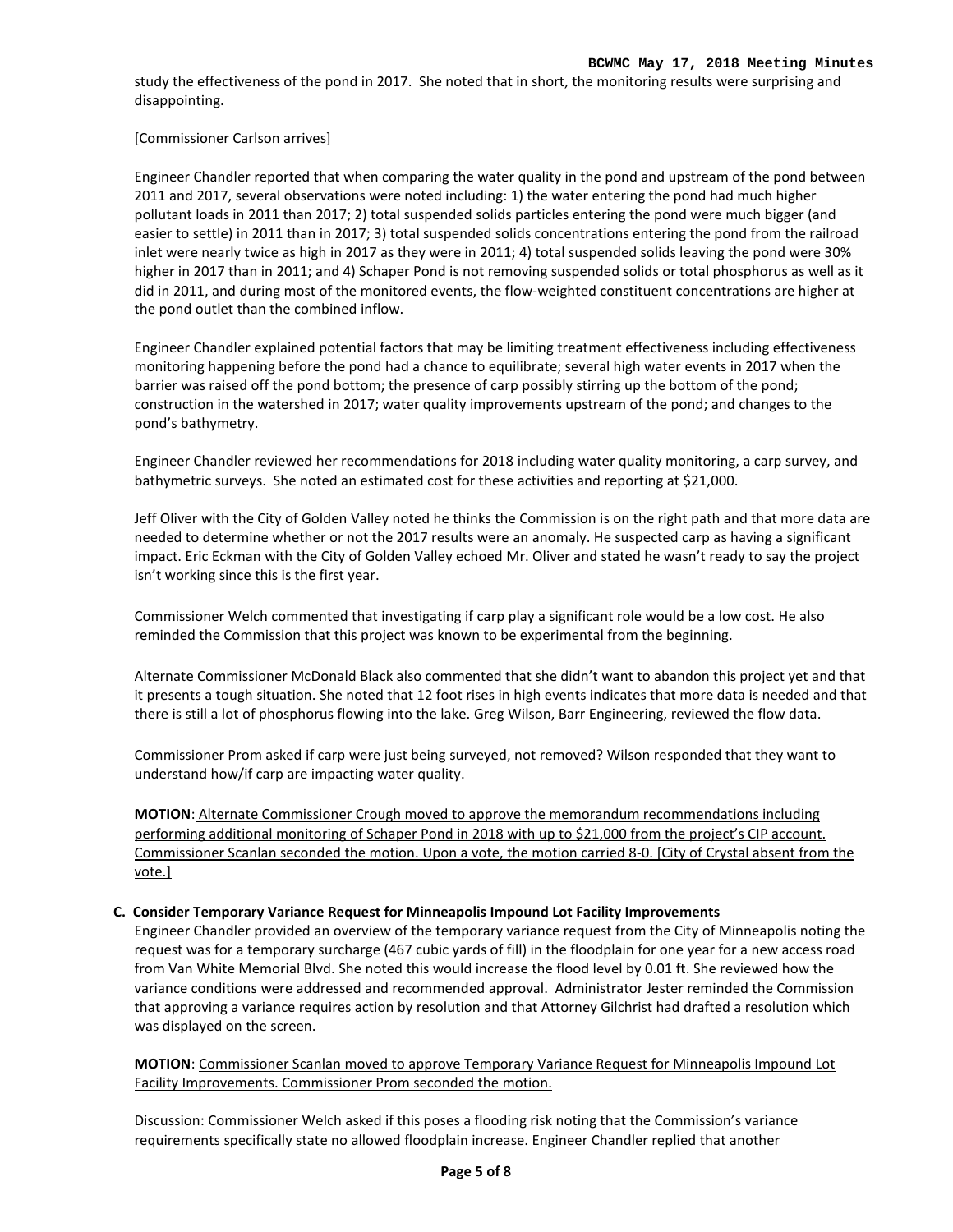environmental risk is disturbing contaminated soil and that the 0.01 ft. increase is within the margin of error for modeling. Commissioner Welch asked if there were other options considered.

Bob Friddle with the City of Minneapolis stated they have a Response Action Plan with the Minnesota Pollution Control Agency and that an alternative to a variance is excavating contaminated soils that poses significant environmental costs and risks. He noted the best option is to slightly increase the flood elevation for a year.

Commissioner Monk inquired whether the soil report shows another option instead of surcharge and wondered if this variance is a slippery slope. Mr. Oliver asked if additional properties would be put in jeopardy of flooding because of this. The reply was no.

## **VOTE:** Upon a vote, the motion carried 8-0. [City of Crystal absent from the vote.]

# **D. Consider Approval of Feasibility Study for DeCola Ponds B & C Improvement Project (BC2,3,8) and Choose Alternative**

Engineer Chandler reminded the Commission that at last month's meeting feasibility concepts for this project were reviewed and discussed. She introduced Jen Koehler from Barr Engineering, who reviewed the project goals of flood reduction, water quality improvements, and habitat restoration, noting that this project meets numerous CIP "gatekeeper" criteria. She also reviewed funding sources along with the \$1.6 million in BCWMC CIP funds (over two years), the city is requesting \$23 million from MDNR's Flood Damage Reduction Grant, plus \$700,000 from Hennepin County and the City of Golden Valley.

Next, Ms. Koehler reviewed concepts 1 and 2 and the hybrid concept 3. Three conceptual designs were evaluated for developing flood storage volume within the DeCola Ponds B and C and the Dover Hills areas. The first conceptual design focused on developing maximum flood storage volume, the second focused on tree preservation (while still providing flood storage), and the third concept concentrated on developing flood storage volume between the first and second alternatives while also trying to preserve trees and develop new habitat.

Ms. Koehler explained how the project could be phased depending on when funding becomes available. Administrator Jester noted that if the full amount is funded by the MDNR, then more money would be available than needed for the project. She asked if the Commission could lower the levy amount. Mr. Oliver replied affirmatively and offered the alternative of reserving funding for future projects in this area. It was decided the decision could be made in September when the maximum levy amount was set.

# **MOTION**: Commissioner Scanlan moved to approve the implementation of Concept 3. Alternate Commissioner McDonald Black seconded the motion.

Discussion: Several residents from the DeCola Ponds area and Roslyn Court spoke in support of the project. Mr. Abide indicated that he supported the project and encouraged the Commission to implement concept 1 for even more flood storage. Another resident said he supported the project and had lived through the 1987 flood and noted flooding is a public health issue due to contaminated water and power outages. He stated that he has waited 30 years for action to be taken in this area. Ms. Larsen spoke, noting she is on the board of directors for her condo association (Roslyn Court) and reported the condo building had flooded 6 times in the last 12 years. She thanked the Commission for their time and effort.

Ms. Koehler said she is recommending Concept 3, but that during design more ways to mitigate flooding could be incorporated. There was discussion and reiteration of the project goals. Engineer Koehler added that long-term a total of approximately 60-acre feet are needed among all of these projects. Commissioner Welch noted the need for a detailed cooperative agreement.

Alternate Commissioner Monk wondered if it's possible to approve the CIP funding since this is only a piece of the package. Administrator Jester responded that BCWMC is in this position often and that there will be a public hearing on the project later in the summer and additional chances to understand all the funding pieces before the project is officially ordered.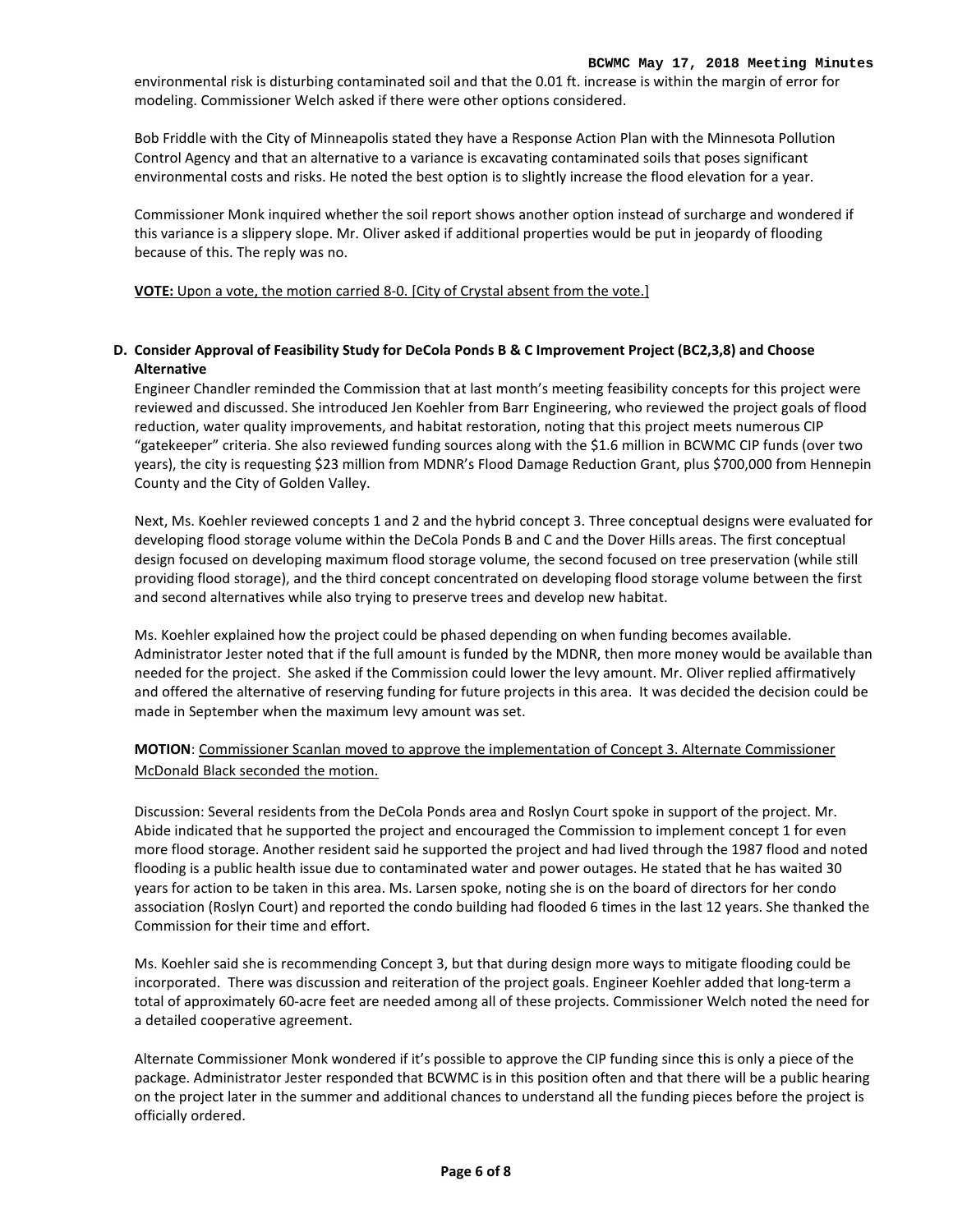**VOTE:** Upon a vote, the motion carried 8-0. [City of Crystal absent from the vote.]

## **E. Set 2019 Maximum Levy Amount for Collection by Hennepin County**

Administrator Jester explained that a maximum 2019 levy amount for collection by Hennepin County on behalf of the Commission must be set at this meeting and she reviewed the 2019 CIP costs and her recommendations for a maximum levy amount. She noted the Commission can lower the levy request when it submits its final levy amount in September of this year, but it cannot request more. She also detailed the outcome of the official "convene meeting" on BWSR's Watershed Based Funding Pilot Program for allocating Clean Water Funds, noting there was consensus among the 11 watersheds and cities attending the meeting that \$102,000 of CWF be used to address chloride pollution county-wide and that the remainder of the funds will be divided by formula among the watersheds. She reported BCWMC will receive \$68,500 which is reflected in the levy request table, as revised and presented at the meeting.

**MOTION**: Commissioner Welch moved to request a maximum levy amount of \$1,436,000 to Hennepin County for collection in 2019. Commissioner Scanlan seconded the motion. Upon a vote, the motion carried 8-0. [City of Crystal absent from the vote.]

# **F. Discuss Recommendations from Budget Committee on Proposed 2019 Operating Budget**

Budget Committee chair McDonald Black reported that the committee met on March 23 and April 25 and developed the proposed 2019 operating budget for the Commission. She presented the proposed budget and explained areas where there were significant changes from the 2018 budget. She noted the committee is proposing a 2.9% increase in assessments over this year. She also clarified that the operating budget and CIP are two separate budgets and sought feedback from commissioners and TAC members.

Administrator Jester reminded the committee that the final proposed budget should be approved no later than the June meeting because it is due to cities by July 1 to receive their input.

**MOTION**: Commissioner Scanlan moved to approve the 2019 operating budget as presented. Commissioner Fruen seconded the motion.

Commissioner Welch indicated he would like another month to review it. Commissioner Prom agreed and noted he wanted to make sure public funds were being spent appropriately.

**VOTE:** A roll call vote was taken with the cities of Plymouth, St. Louis Park, and Minneapolis voting against the motion and five cities voting for the motion. The motion carried 5-3, with the City of Crystal absent from the vote.

**G. Discuss Interest and Possibility of Inviting Commissioners to Participate in Bassett Creek Deep Tunnel Inspection** This item was moved to next month's meeting.

### **H. Receive Update on Watershed Based Funding Pilot Program**

Administrator Jester noted that she and Alternate Commissioner Monk and Engineer Chandler attended the official convene meeting hosted by Hennepin County. The outcome of this meeting was shared in item E above.

### **I. Receive Update on Zebra Mussel Surveys on Medicine Lake**

Administrator Jester reviewed an email from Three Rivers Park District (TRPD) staff, Brian Vlach, regarding new information on zebra mussels. It was noted that on Saturday April 28th, 18 Plymouth and Medicine Lake residents gathered to learn zebra mussel identification and then inspected docks that were pulled on shore for the winter around the entire lake. No mussels were found during that survey. Staff with TRPD performed a shoreline/shallow water survey around the lake and they found one adult zebra mussel close to the outlet channel and it was attached to a native mussel. Mr. Vlach reported he contacted the MDNR with the results. The MDNR recommended not performing a SCUBA survey at this time and that a treatment of zebra mussels in the lake was not warranted because there was not a truly localized population. The MDNR may perform SCUBA surveys later in the summer and recommended installing sampler plates around the lake.